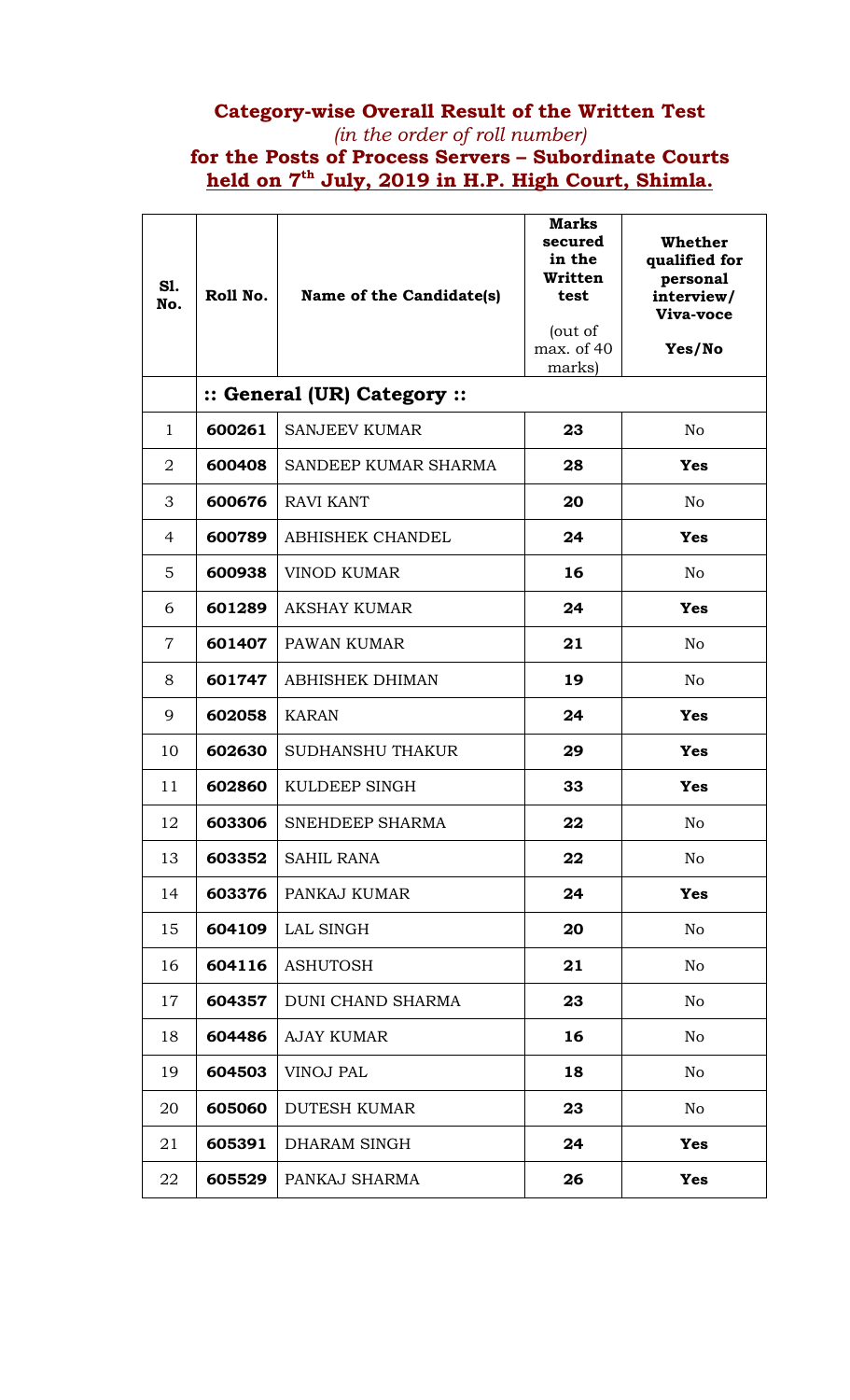| <b>S1.</b><br>No. | Roll No. | Name of the Candidate(s) | <b>Marks</b><br>secured<br>in the<br>Written<br>test<br>(out of<br>max. of 40<br>marks) | <b>Whether</b><br>qualified for<br>personal<br>interview/<br>Viva-voce<br>Yes/No |
|-------------------|----------|--------------------------|-----------------------------------------------------------------------------------------|----------------------------------------------------------------------------------|
| 23                | 605784   | <b>PREETI</b>            | 29                                                                                      | <b>Yes</b>                                                                       |
| 24                | 605872   | <b>SOHAN SINGH</b>       | 27                                                                                      | <b>Yes</b>                                                                       |
| 25                | 606051   | <b>MANISH THAKUR</b>     | 21                                                                                      | N <sub>o</sub>                                                                   |
| 26                | 606155   | <b>MOHD AAKIB</b>        | 27                                                                                      | <b>Yes</b>                                                                       |
| 27                | 606181   | PARVEEN SINGH            | 31                                                                                      | <b>Yes</b>                                                                       |
| 28                | 606214   | <b>ASHISH SAINI</b>      | 26                                                                                      | <b>Yes</b>                                                                       |
| 29                | 606668   | NIRVARSHI SHARMA         | 23                                                                                      | N <sub>o</sub>                                                                   |
| 30                | 606856   | <b>KUL BHUSHAN</b>       | 29                                                                                      | <b>Yes</b>                                                                       |
| 31                | 607821   | <b>JASWINDER SINGH</b>   | 24                                                                                      | <b>Yes</b>                                                                       |
| 32                | 608119   | <b>KESHAV DASS</b>       | 24                                                                                      | <b>Yes</b>                                                                       |
| 33                | 608393   | <b>DIMPLE</b>            | 24                                                                                      | <b>Yes</b>                                                                       |
| 34                | 608497   | <b>HEMRAH</b>            | 22                                                                                      | No                                                                               |
| 35                | 608861   | DEVENDER KUMAR           | 24                                                                                      | <b>Yes</b>                                                                       |
| 36                | 609145   | <b>NITIN KUMAR</b>       | 22                                                                                      | No                                                                               |
| 37                | 609356   | <b>ASHISH KUMAR</b>      | 30                                                                                      | <b>Yes</b>                                                                       |
| 38                | 609474   | <b>NARENDER KUMAR</b>    | 24                                                                                      | <b>Yes</b>                                                                       |
| 39                | 609632   | <b>MEHAR CHAND</b>       | 22                                                                                      | No                                                                               |
| 40                | 609653   | <b>MANOJ</b>             | 24                                                                                      | <b>Yes</b>                                                                       |
| 41                | 609761   | RAVINDER KUMAR           | 28                                                                                      | <b>Yes</b>                                                                       |
| 42                | 609861   | ANKUSH DUTTA             | 24                                                                                      | <b>Yes</b>                                                                       |
| 43                | 610190   | <b>GIRDHARI LAL</b>      | 21                                                                                      | N <sub>o</sub>                                                                   |
| 44                | 610327   | <b>AJAY KUMAR</b>        | 30                                                                                      | Yes                                                                              |
| 45                | 610374   | SUNIL KUMAR CHAUHAN      | 32                                                                                      | <b>Yes</b>                                                                       |
| 46                | 610432   | <b>CHAMAN LAL</b>        | 23                                                                                      | No                                                                               |
| 47                | 610468   | <b>HET RAM</b>           | 30                                                                                      | <b>Yes</b>                                                                       |
| 48                | 610622   | PANKAJ SHARMA            | 28                                                                                      | <b>Yes</b>                                                                       |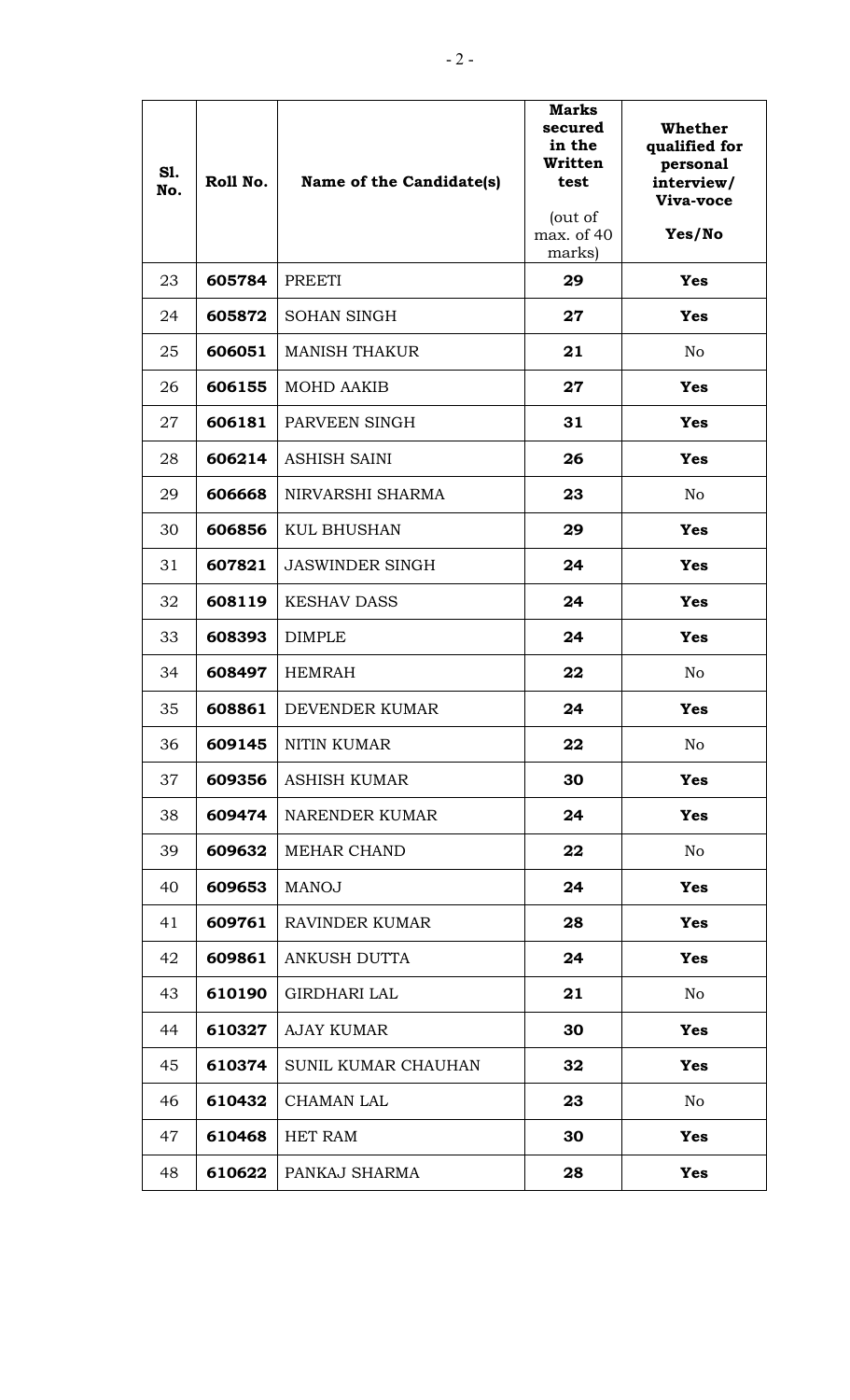| S1.<br>No.     | Roll No.                            | Name of the Candidate(s)      | <b>Marks</b><br>secured<br>in the<br>Written<br>test<br>(out of<br>max. of 40<br>marks) | Whether<br>qualified for<br>personal<br>interview/<br>Viva-voce<br>Yes/No |
|----------------|-------------------------------------|-------------------------------|-----------------------------------------------------------------------------------------|---------------------------------------------------------------------------|
| 49             | 610896                              | <b>AJAY SHARMA</b>            | 26                                                                                      | <b>Yes</b>                                                                |
| 50             | 610935                              | UPENDER SINGH PATHANIA        | 32                                                                                      | <b>Yes</b>                                                                |
| 51             | 610956                              | NARENDER SINGH                | 22                                                                                      | N <sub>o</sub>                                                            |
| 52             | 611025                              | <b>BALWANT SINGH</b>          | 19                                                                                      | N <sub>o</sub>                                                            |
| 53             | 611056                              | VISHAL SHARMA                 | 24                                                                                      | <b>Yes</b>                                                                |
| 54             | 611158                              | <b>JAI SURYA KANT PARIHAR</b> | 30                                                                                      | <b>Yes</b>                                                                |
| 55             | 611350                              | <b>KEWAL THAKUR</b>           | 26                                                                                      | <b>Yes</b>                                                                |
|                | :: Scheduled Caste (SC) Category :: |                               |                                                                                         |                                                                           |
| $\mathbf{1}$   | 601093                              | <b>SANJEEV KUMAR</b>          | 27                                                                                      | <b>Yes</b>                                                                |
| $\overline{2}$ | 601204                              | <b>VISHAL DHIMAN</b>          | 25                                                                                      | N <sub>o</sub>                                                            |
| 3              | 601429                              | <b>RITA DEVI</b>              | 34                                                                                      | <b>Yes</b>                                                                |
| 4              | 601746                              | <b>BINDU</b>                  | 14                                                                                      | N <sub>o</sub>                                                            |
| 5              | 601958                              | PANKAJ KUMAR                  | 26                                                                                      | <b>Yes</b>                                                                |
| 6              | 602775                              | <b>SUNNY KUMAR</b>            | 30                                                                                      | <b>Yes</b>                                                                |
| $\overline{7}$ | 604028                              | RAVI KANT BADHWA              | 21                                                                                      | N <sub>o</sub>                                                            |
| 8              | 604533                              | <b>OM PRAKASH</b>             | 22                                                                                      | No                                                                        |
| 9              | 604916                              | POONAM RAHI                   | 29                                                                                      | <b>Yes</b>                                                                |
| 10             | 605362                              | <b>SURESH KUMAR</b>           | 26                                                                                      | <b>Yes</b>                                                                |
| 11             | 605425                              | <b>AMIT KUMAR</b>             | 25                                                                                      | No                                                                        |
| 12             | 605542                              | <b>ANIL KUMAR</b>             | 31                                                                                      | <b>Yes</b>                                                                |
| 13             | 605706                              | <b>MADHU BALA</b>             | 31                                                                                      | <b>Yes</b>                                                                |
| 14             | 605840                              | <b>VINAY KUMAR</b>            | 26                                                                                      | <b>Yes</b>                                                                |
| 15             | 606086                              | DIPESH CHAUHAN                | 22                                                                                      | No                                                                        |
| 16             | 606179                              | KHEM CHAND                    | 31                                                                                      | <b>Yes</b>                                                                |
| 17             | 606210                              | VIKRANT KATOCH                | 24                                                                                      | No                                                                        |
| 18             | 606232                              | <b>ABHISHEK KUMAR</b>         | 26                                                                                      | <b>Yes</b>                                                                |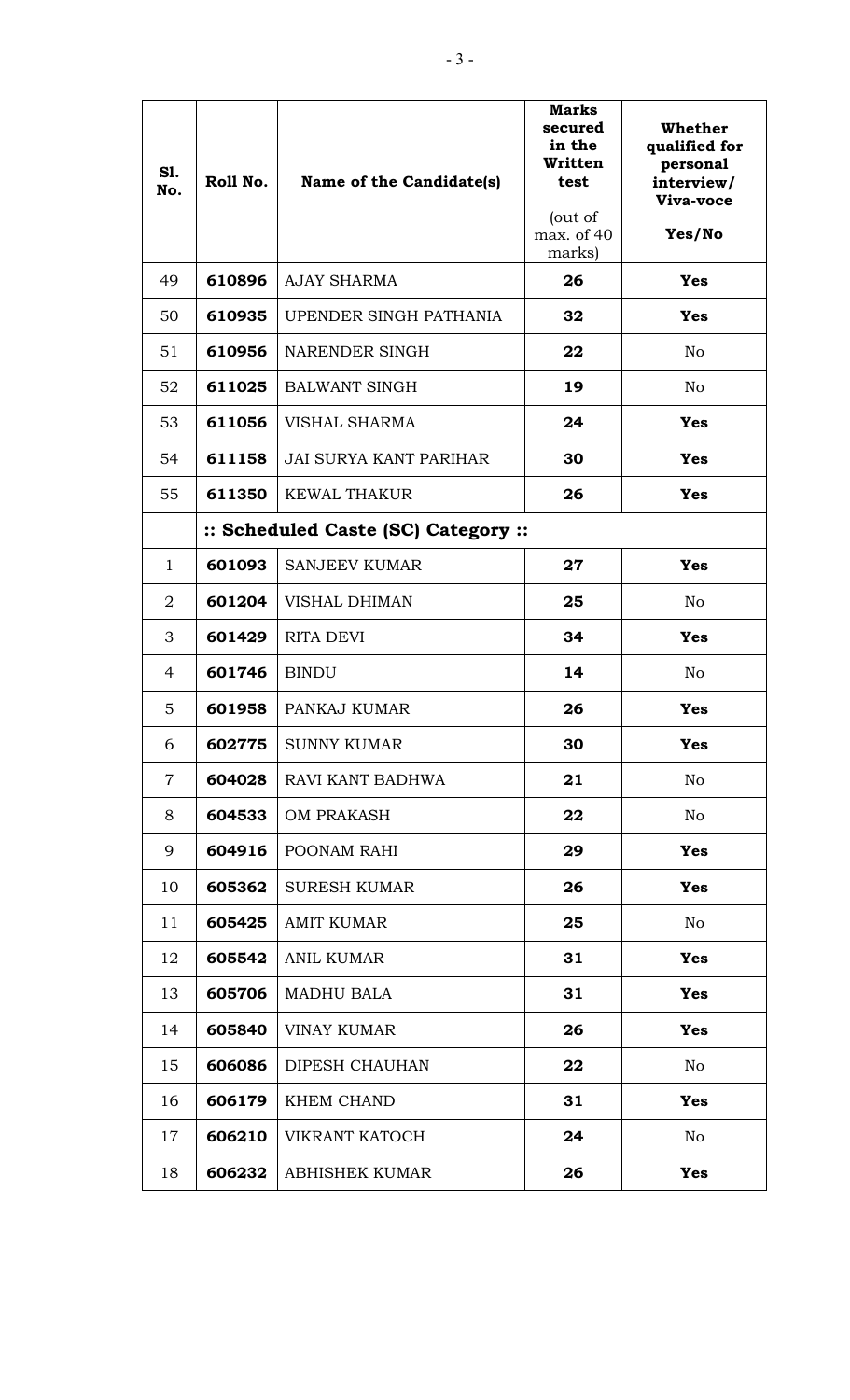| <b>S1.</b><br>No. | Roll No. | Name of the Candidate(s)                    | <b>Marks</b><br>secured<br>in the<br>Written<br>test<br>(out of<br>max. of 40<br>marks) | Whether<br>qualified for<br>personal<br>interview/<br>Viva-voce<br>Yes/No |
|-------------------|----------|---------------------------------------------|-----------------------------------------------------------------------------------------|---------------------------------------------------------------------------|
| 19                | 606627   | <b>MADHU BALA</b>                           | 27                                                                                      | <b>Yes</b>                                                                |
| 20                | 607308   | <b>RAHUL KUMAR</b>                          | 20                                                                                      | No                                                                        |
| 21                | 607515   | <b>MAHENDER SINGH</b>                       | 20                                                                                      | N <sub>o</sub>                                                            |
| 22                | 607569   | <b>SANJAY DUTT</b>                          | 24                                                                                      | N <sub>o</sub>                                                            |
| 23                | 607890   | VANITA KUMARI                               | 29                                                                                      | <b>Yes</b>                                                                |
| 24                | 608029   | <b>RAJNEESH KUMAR</b>                       | 20                                                                                      | N <sub>o</sub>                                                            |
| 25                | 608728   | <b>CHANDER BHUSHAN</b>                      | 27                                                                                      | <b>Yes</b>                                                                |
| 26                | 608911   | PAWAN KISHORE                               | 32                                                                                      | <b>Yes</b>                                                                |
| 27                | 609226   | <b>SUNIL KUMAR</b>                          | 27                                                                                      | <b>Yes</b>                                                                |
| 28                | 609400   | <b>SANJEEV KUMAR</b>                        | 33                                                                                      | <b>Yes</b>                                                                |
| 29                | 609412   | <b>JAI KRISHAN BHUSHERI</b>                 | 23                                                                                      | N <sub>o</sub>                                                            |
| 30                | 609989   | RAJENDER KUMAR                              | 16                                                                                      | N <sub>o</sub>                                                            |
| 31                | 609999   | <b>SAPNA KUMARI</b>                         | 21                                                                                      | No                                                                        |
|                   |          | :: Other Backward Classes (OBC) Category :: |                                                                                         |                                                                           |
| $\mathbf 1$       | 601179   | VINEET CHOUDHARY                            | 27                                                                                      | <b>Yes</b>                                                                |
| 2                 | 601221   | <b>ANKUSH</b>                               | 20                                                                                      | No                                                                        |
| 3                 | 601250   | <b>VINEET KUMAR</b>                         | 24                                                                                      | No                                                                        |
| 4                 | 601316   | DINESH CHOUDHARY                            | 25                                                                                      | N <sub>o</sub>                                                            |
| 5                 | 601450   | <b>AJAY KUMAR</b>                           | 24                                                                                      | No                                                                        |
| 6                 | 601511   | <b>EKTA CHOUDHARY</b>                       | 31                                                                                      | <b>Yes</b>                                                                |
| $\overline{7}$    | 601782   | <b>SHASHI KUMAR</b>                         | 20                                                                                      | N <sub>o</sub>                                                            |
| 8                 | 601947   | <b>ASHISH KUMAR</b>                         | 24                                                                                      | No                                                                        |
| 9                 | 601982   | NAVEEN KOUNDAL                              | 29                                                                                      | <b>Yes</b>                                                                |
| 10                | 602005   | <b>MANISHA KOUNDAL</b>                      | 33                                                                                      | <b>Yes</b>                                                                |
| 11                | 602020   | MOHIT CHOUDHARY                             | 19                                                                                      | No                                                                        |
| 12                | 602048   | <b>VIVEK</b>                                | 30                                                                                      | <b>Yes</b>                                                                |